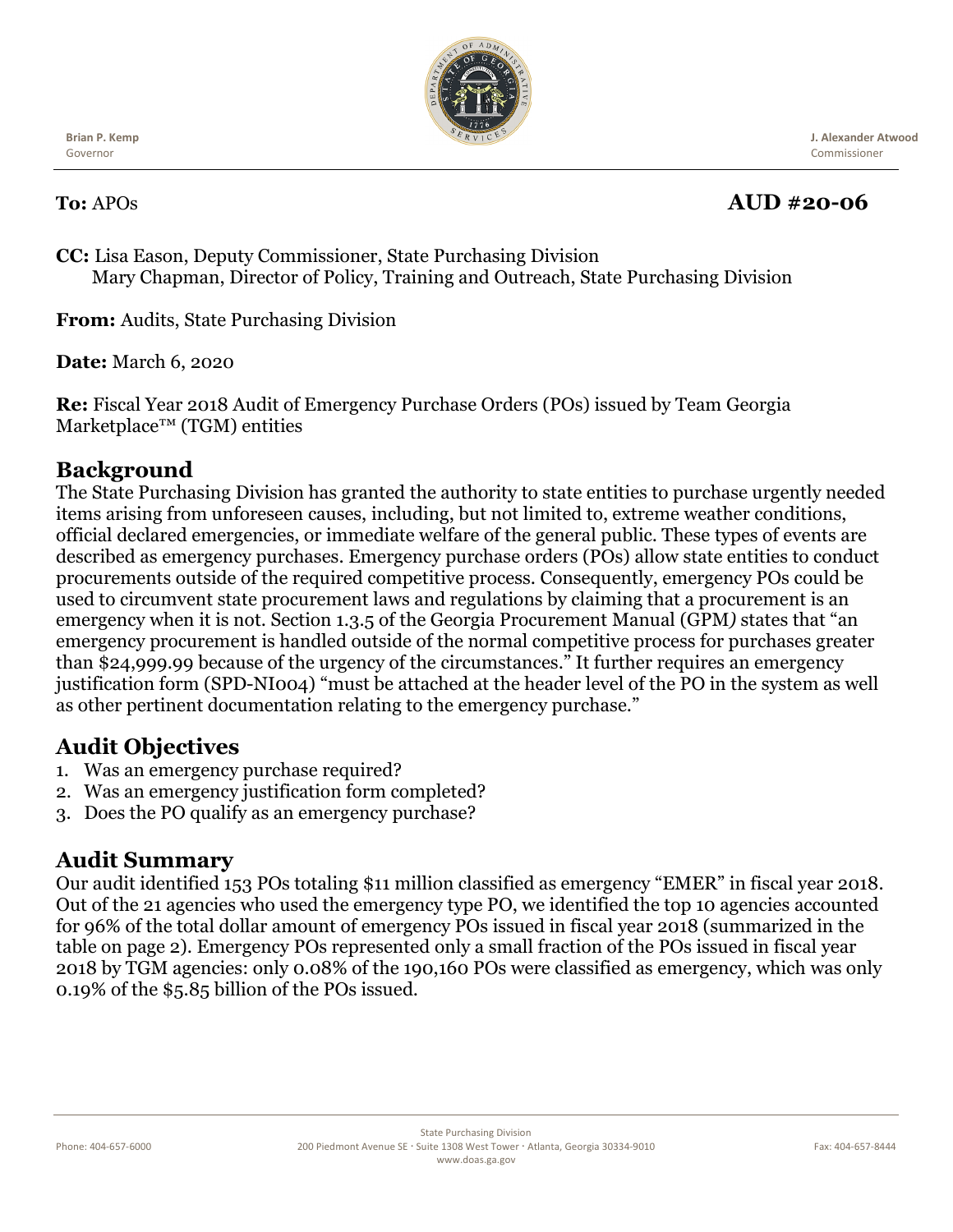| <b>Top 10 Entities</b>                                                 | <b>PO Amount</b> | Percent | <b>PO Count</b> |
|------------------------------------------------------------------------|------------------|---------|-----------------|
| Behavioral Health & Developmental Disabilities, Department of          | \$2,084,406      | 19%     | 11              |
| Natural Resources, Department of                                       | \$1,872,829      | 17%     | 13              |
| Transportation, Department of                                          | \$1,519,308      | 14%     | 11              |
| Corrections, Department of                                             | \$1,496,792      | 14%     | 29              |
| Governor, Office of the (a)                                            | \$953,224        | 9%      | 23              |
| Juvenile Justice, Department of                                        | \$860,202        | 8%      | 13              |
| Human Services, Department of                                          | \$796,254        | 7%      | 6               |
| Agriculture, Department of                                             | \$503,075        | 5%      | 20              |
| Wiregrass Georgia Technical College                                    | \$205,100        | 2%      | $\overline{2}$  |
| Central Georgia Technical College                                      | \$154,261        | 1%      | 3               |
| Source: PeopleSoft query TGM_0EPO019D_PO_SPEND_BY_DATE<br><b>Notes</b> |                  |         |                 |

(a) These were done by the Georgia Emergency Management and Homeland Security Agency, which is administratively attached to the Office of the Governor.

# **Audit Findings**

Using the requirements from the GPM and State law as guidance, the audit identified:

- 1. Seventy (46%) of the 153 POs classified as emergencies were less than \$24,999.99 and were not required to be coded as emergencies. Of the 83 POs greater than \$24,999.99; eight were with Georgia Department of Transportation (GDOT). The GDOT POs involved work covered under Title 32 of the Official Code of Georgia Annotated (O.C.G.A.). Procurement under this title of the O.C.G.A. is exempt from the State Purchasing Act and does not fall under the purview of DOAS. As a result, an emergency justification form was not required for these POs.
- 2. Fifteen (20%) of the remaining 75 POs did not have an emergency justification form attached to the PO. We contacted the state entities, who issued these POs regarding the missing documentation. The 15 POs without an emergency justification form were as follows:
	- a. Thirteen POs appeared to be for emergencies. Eight POs were with the Georgia Emergency Management and Homeland Security Agency (GEMA) and most of GEMA POs involved medical transportation.
	- b. We could not determine if the issues referenced in the remaining two POs were an emergency. These two issues are described below:
		- Removing items contaminated with oil from a shop.
		- A well abandonment project capping four wells, which were found to be in violation of Environmental Protection Division regulations.

#### **Recommendations**

1. We have met with the Agency Procurement Officer (APO) at the Georgia Department of Transportation regarding emergency POs, which are exempt under the State Purchasing Act. The APO has agreed to label such emergencies as Title 32 emergencies in the PO reference field to indicate they are not under the purview of DOAS.